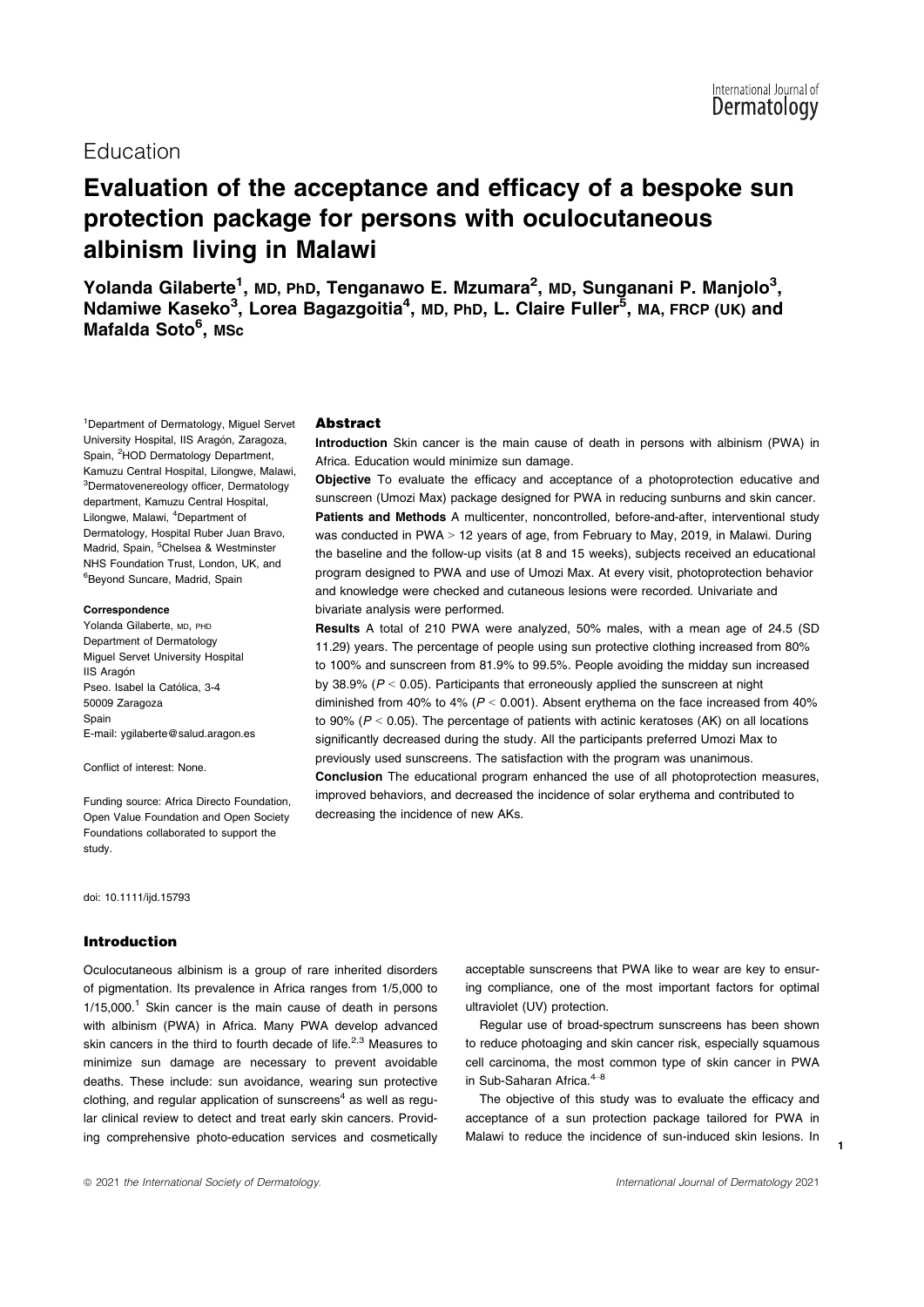addition, the study evaluated the preference, acceptability, and adherence to Umozi Max, a sunscreen developed considering the preferences of people with albinism in Africa.

# Participants and methods

#### Population of the study

A multicenter, noncontrolled, before-and-after, interventional study was conducted from February 4 to May 24, 2019, in Malawi. Patients from three different environments, urban, semiurban, and rural areas, were included. Four clinics were conducted in four outreach sites in four different districts. All PWA older than 12 years were invited to participate by the District Health Officer and the Association of Persons with albinism in Malawi (APAM). Exclusion criteria included being unable to return for follow-up visits within the study period; people with mental disorders or who were too ill were excluded because this could introduce a bias in the accomplishment of the study and, in consequence, in the results.

Sample size was calculated based on the main result variable of the study, the presence of sunburn. Accepting the efficacy of the intervention in producing a reduction of 15% of this variable, to achieve a power of 80% and the confidence level of 95%, 200 subjects were required.

#### Protocol

During the first visit, informed consent was obtained and baseline information (sun protection habits, knowledge, etc.,) collected using a questionnaire (Supplementary Material). This was a validated questionnaire in Spanish,<sup>8</sup> translated into English and Chichewa by translators, and review by dermatologists from Malawi; this was also pretested with the local team of dermatologists and clinicians involved in the implementation of the study, and minor adaptations were done and approved by the investigators. During the baseline and the two follow-up visits, study participants received an interactive group education event aimed at three areas: (1) Improving understanding about the origin of albinism (helping to clear misconceptions); (2) Highlighting the deleterious effects of sun exposure, reinforcing its role in the development of skin cancer; and (3) Clarifying photoprotection measures with special emphasis on the adequate use of sunscreen. The relationship between sun exposure and photoaging of the skin was also emphasized.<sup>9</sup>

Later, they received the full educational program divided into three sections: understanding albinism; sun protection and skin cancer; and use of Umozi Max.

Umozi Max is sun protection factor (SPF) 50+, broad spectrum, high water-resistant sunscreen specially designed for PWA living in Sub-Saharan environments. Umozi Max has passed all relevant efficacy, tolerant, and stability tests. The active ingredients are Bis-Ethylhexyloxyphenol Methoxyphenyl Triazine, Ethylhexyl Triazone, Methylene Bis-Benzotriazol Tetramethylbutylphenol, and TrisBiphenyl Triazine. The preservative used in the formulation is

a blend of benzyl alcohol & dehydroacetic acid, featuring dehy-

Full physical examination was performed and the number and sight of cutaneous lesions recorded at every visit (at 8 and 15 weeks). Solar-related changes detected such as erythema, actinic keratoses, and skin cancer were recorded and treated by the dermatology clinical officer or dermatologist. Patients were transferred to the referral hospital when further management was required. Information regarding the acceptance of the sunscreen and the satisfaction with the program (questionnaire in Supplementary Material) was also collected.

All protocol was performed by the dermatologists who conducted the study; they explained the informed consent, asked and explained the questions of the questionnaire, and carried out the physical examination.

#### Measurement of outcomes

The primary outcome measure was the reduction in the incidence of solar erythema and number of actinic keratoses. Secondary outcomes included: changes in the use of sunscreen and appropriate clothing; avoidance of midday sun; acceptability of the new Umozi Max sunscreen along with the undesired effects; acceptance and satisfaction with the educational program as well as the improvement of their understanding of albinism, sunscreen use, and photoprotection.

#### Statistical analysis

A descriptive analysis was carried out presenting the qualitative variables as proportions and the quantitative variables as means and standard deviations. The bivariate analysis included chi squared for paired samples (McNemar test) for qualitative variates and paired t test for quantitative variates. SPPS ver 24 (IBM Corp., Armonk, NY) was used for the statistical analysis. Statistical significance was considered when  $P < 0.05$ .

#### Ethics

Written informed consent was sought from all participants, and ethical approval was obtained by the Malawian National Committee on Research in the Social Sciences and Humanities in December 2018 (P.11/18/329).

#### Results

# Study population: demographic characteristics and skin cancer risk factors

Table 1 shows the characteristics of the study population. Twohundred fifty-nine patients responded to the invitation to participate in the study, and all of them wanted to be recruited. Forty-nine were excluded due to incomplete follow-up or significant errors in the questionnaires. Data of 210 participants were analyzed, 50.5%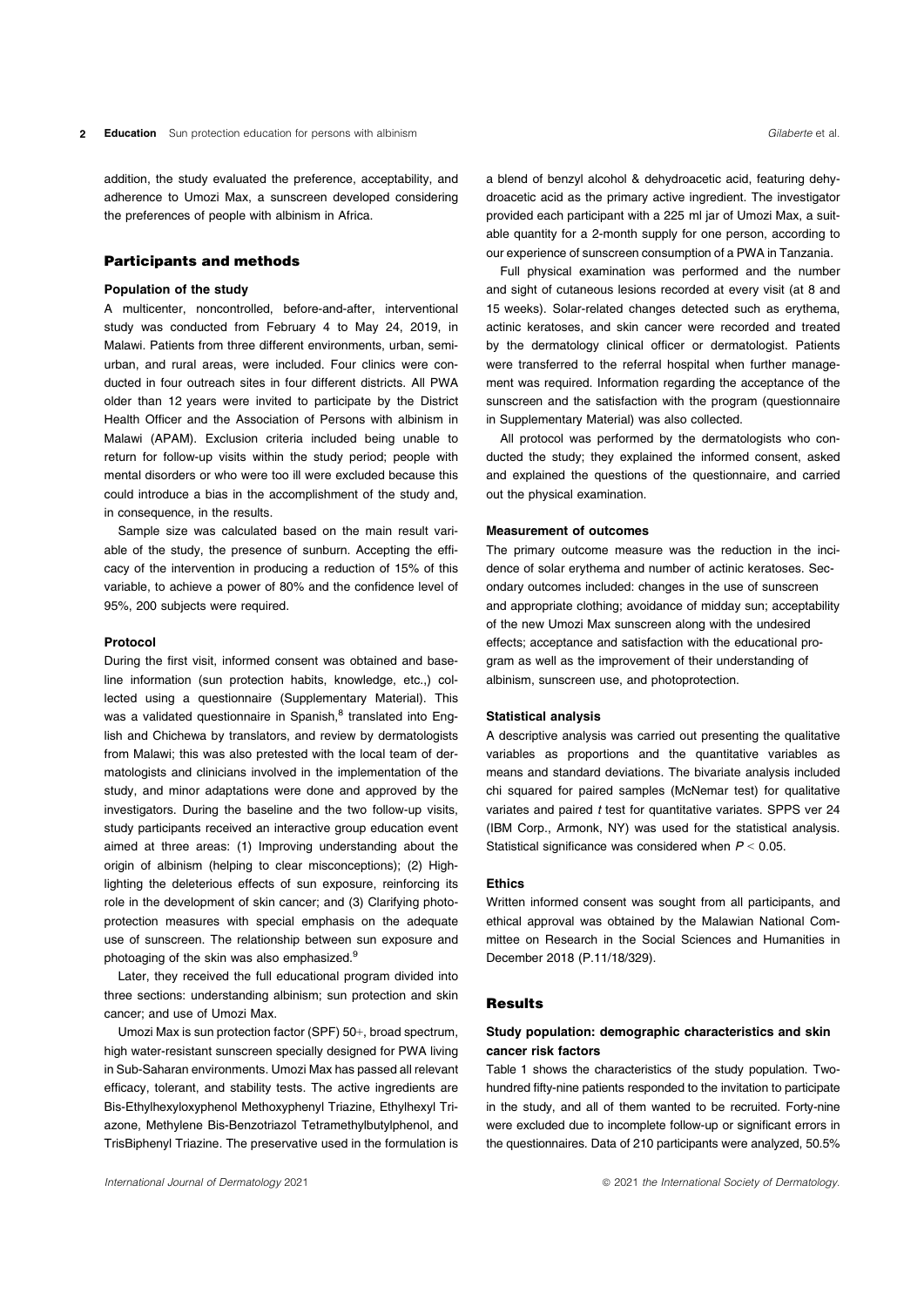#### Table 1 Demographic characteristics of the sample

| Variables                                             | $N$ (%)                                                      |
|-------------------------------------------------------|--------------------------------------------------------------|
| Gender                                                |                                                              |
| Male                                                  | 106 (50.5)                                                   |
| Female                                                | 104 (49.5)                                                   |
| Age (median, P <sub>25,</sub> P <sub>75</sub> ) years | 23 (P <sub>25</sub> : 15, P <sub>75</sub> : 31) Range: 10-65 |
| Region                                                |                                                              |
| Central                                               | 207 (98.6)                                                   |
| Northern                                              | 2 (1.0)                                                      |
| Southern                                              | 1(0.5)                                                       |
| District                                              |                                                              |
| Dedza                                                 | 49 (23.3)                                                    |
| Lilongwe                                              | 55 (26.2)                                                    |
| Mangochi                                              | 1(0.5)                                                       |
| Mchinji                                               | 2 (1.0)                                                      |
| Mzimba                                                | 1(0.5)                                                       |
| Nkhotakota                                            | 30 (14.3)                                                    |
| Ntcheu                                                | 49 (23.3)                                                    |
| Ntchru                                                | 1(0.5)                                                       |
| Rumphi                                                | 1(0.5)                                                       |
| Salima                                                | 21 (10)                                                      |
| <b>Education level</b><br>College/University          |                                                              |
| No school                                             | 14 (6.7)                                                     |
|                                                       | 6(2.9)                                                       |
| Primary<br>Secondary                                  | 136 (64.8)<br>54 (25.7)                                      |
| Relatives                                             |                                                              |
| No                                                    | 75 (35.7)                                                    |
| Yes                                                   | 135 (64.3)                                                   |
| Previous squamous cell carcinoma                      |                                                              |
| No                                                    | 188 (89.5)                                                   |
| Yes                                                   | 18 (8.6)                                                     |
| Unknown                                               | 4 (1.9)                                                      |
| Current use of sunscreen                              |                                                              |
| No                                                    | 30 (14.28)                                                   |
| Yes                                                   | 172 (81.90)                                                  |
| No answer                                             | 8 (3.81)                                                     |
| SPF used                                              |                                                              |
| 30                                                    | 70 (33.3)                                                    |
| 50                                                    | 72 (34.3)                                                    |
| Unknown                                               | 30 (14.3)                                                    |
| No answer                                             | 38 (18.1)                                                    |
| Name of sunscreen                                     |                                                              |
| <b>Biocare</b>                                        | 13                                                           |
| Lemon oil                                             | 0                                                            |
| Life care                                             | 1                                                            |
| Max Block                                             | 0                                                            |
| Nivea                                                 | 8                                                            |
| Protect                                               | 1                                                            |
| Protect Sun                                           | $\overline{2}$                                               |
| Sunblock                                              | 28                                                           |
| Suncream                                              | 1                                                            |
| Sunkids                                               | 1                                                            |
| Sun Ozon                                              | 1                                                            |
| Sunprotect                                            | 1                                                            |
| Sunscreen                                             | 0                                                            |
| Suncreen oil                                          | 1                                                            |
| Zanca                                                 | 1                                                            |
| Zinc                                                  | $\overline{2}$                                               |
| Other                                                 | 1                                                            |
| No answer                                             | 132                                                          |

male and 49.5% women, with a mean age of 24.5 years (SD 11.29, range 12–65). Most of them (98.6%) were from the Central region of Malawi. Sixty-five percent did not finish Primary school or stopped schooling after it, and only 6.7% had University studies. Eighteen (8.6%) had a history of skin cancer.

# Impact of the educational program on the photoprotection behaviors and attitudes

Table 2 summarizes the impact of the educational program on photoprotection behaviors. There was a 38.9% improvement in subjects reporting that they "always" or "almost always" avoided the midday sun  $(P < 0.003)$ .

Regarding sunscreen use at baseline, the majority reported using it (81.9%); however, after the program, this increased to 99.5%. Additionally, there was an improvement in the sunscreen application technique. At baseline, 40% of participants erroneously applied the cream in the evening. This decreased to 4% at the end of the study  $(P < 0.001)$ . The use of sunscreen on the face  $(89\%)$ . lips  $(79\%)$ . neck (91%), ears (89%), and upper limbs (92.4%) increased to 99– 100% at the end of the final follow-up ( $P < 0.05$ ). A reduction in its use on the legs was observed (from 88.1% to 76.2%), although the differences were not statistically significant ( $P = 0.5$ ).

The use of full photoprotective clothing (long sleeves and wide-brimmed hat) increased from baseline (80–90%) to 99– 100% at the last follow-up visit.

All the questions addressing attitude to sun protection improved along the follow-up apart from the question "I worry about getting sunburned when I am exposed to the sun"; this could be explained by an increase in their confidence on their sun protection measures (Fig. 1). At the last visit, all the participants correctly answered questions relating to photoprotection except for 2% incorrectly responding to the question related to the sun protection effect of clothing color (Fig. 2).

#### Evaluation and acceptance of the sunscreen UMOXI MAX

All the participants preferred Umozi Max to previously used sunscreens, with 99.5% reporting daily application of the cream. Only two participants noted adverse effects from the sunscreen. Both reported redness of the skin, and one also reported blisters. One of the patients subsequently resumed use without side effects. Neither patient was reviewed by a physician. The amount of Umozi Max required to cover the needs of one person with albinism for 2 months was 225 ml.

# Impact of the program in the clinical signs of acute and chronic sun damage

The incidence of facial erythema reduced from 60% at baseline to 10% of the participants at the last visit ( $P < 0.05$ ) (Fig. 3).

Sixteen percent of the participants had AK at baseline on the face, 16.8% on the lips, 20.5% on the lower limbs, 23.4% on the neck, and 33.3% on the upper limbs. All were treated with cryotherapy. At the end of the follow-up, the percentage of patients with AK fell from 3.3% to 1% for the five body areas (Table 3).

ª 2021 the International Society of Dermatology. International Journal of Dermatology 2021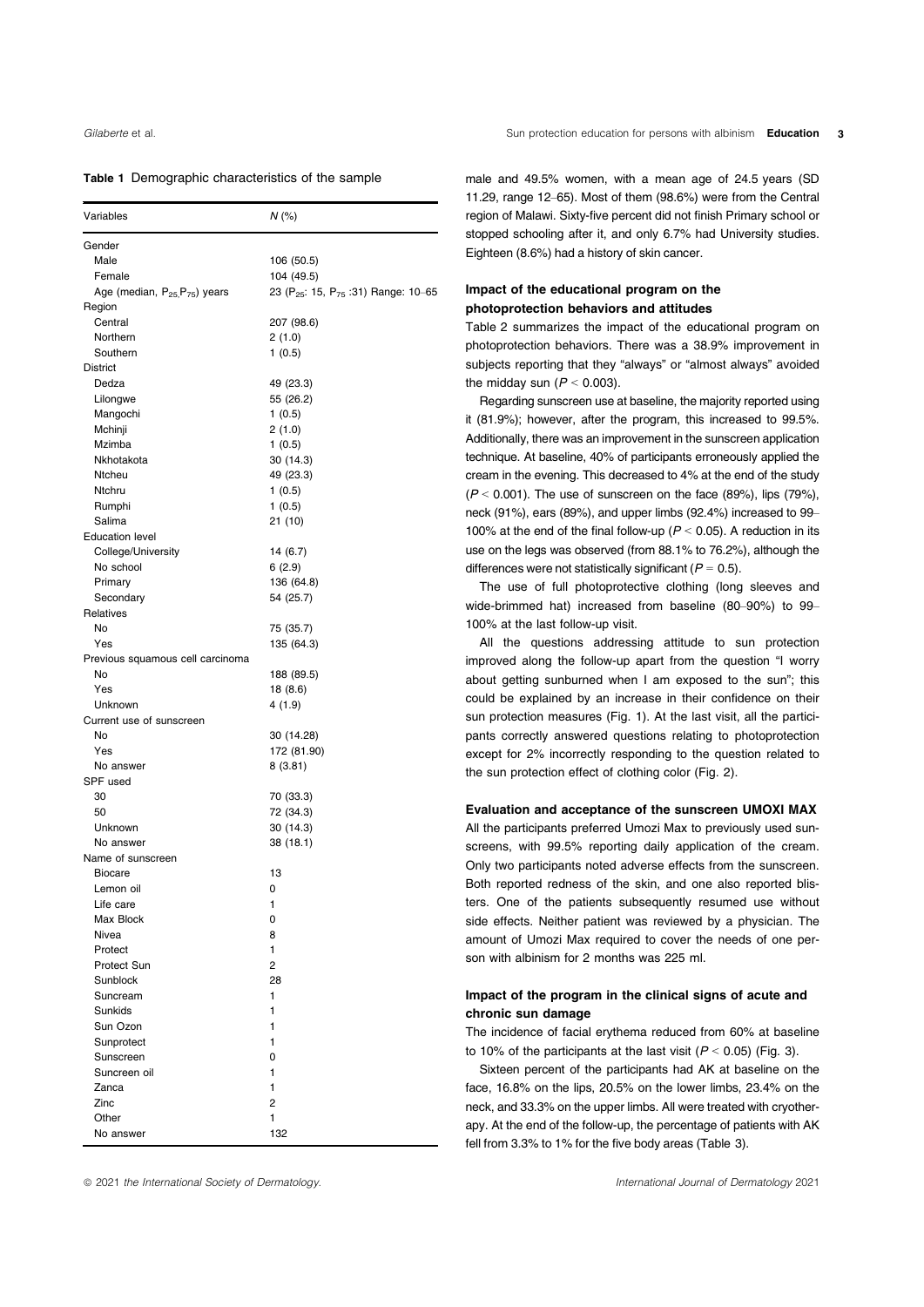# 4 Education Sun protection education for persons with albinism **Gilaberte et al.** Gilaberte et al.

# Table 2 Impact of the program in the photoprotection habits

|                               | <b>Enrollment</b> | Follow-UP2  | $P^*$   | Follow-UP3 | $P^{**}$ |
|-------------------------------|-------------------|-------------|---------|------------|----------|
| Current use sunscreen         |                   |             | 0.446   |            |          |
| No                            | 30 (14.27)        | 4(0.02)     |         |            |          |
| Yes                           | 172 (81,90)       | 206 (98.08) |         |            |          |
| No answer                     | 8(0.03)           | 0           |         |            |          |
| SPF use                       |                   |             |         |            |          |
| 30                            | 70 (33.33)        | 7(3.33)     |         |            |          |
| 50                            | 72 (34.28)        | 7(3.33)     |         |            |          |
| Not known                     | 30 (14.28)        | 4 (1.90)    |         |            |          |
| No answer                     | 38 (18.09)        | 192 (91.42) |         |            |          |
|                               |                   |             | 0.2     |            | < 0.001  |
| Sunglasses use                |                   |             |         |            |          |
| No                            | 173 (82.4)        | 182 (86.7)  |         | 192 (91.4) |          |
| Yes                           | 37 (17.6)         | 28 (13.3)   |         | 18 (8.6)   |          |
| Daily sun hours (mean, SD)    | 3.02(2.06)        | 2.50(0.13)  | < 0.001 | 2.52(1.57) | < 0.001  |
| Avoid sun midday              |                   |             | 0.003   |            | 0.001    |
| Almost always/always          | 128 (61.0)        | 167 (79.5)  |         | 179 (85,2) |          |
| Almost never/never            | 12(5.7)           | 40 (19.0)   |         | 30(14.3)   |          |
| Sometimes                     | 70 (33.3)         | 3(1.4)      |         | 1(0.5)     |          |
| Apply sunscreen morning       |                   |             | < 0.001 |            | < 0.001  |
| No                            | 21 (10)           | 4(1.9)      |         | 1(.5)      |          |
| Yes                           | 189 (90)          | 206 (98.1)  |         | 209 (99.5) |          |
| Apply sunscreen afternoon     |                   |             | < 0.001 |            | < 0.001  |
| No                            | 72 (43.3)         | 28 (13.3)   |         | 14(6.7)    |          |
| Yes                           | 138 (65.7)        | 182 (86.7)  |         | 196 (93.3) |          |
| Apply sunscreen evening       |                   |             | < 0.001 |            | < 0.001  |
| No                            |                   |             |         | 201 (95.7) |          |
|                               | 125 (59.5)        | 184 (87.6)  |         |            |          |
| Yes                           | 85 (40.5)         | 26 (12.4)   |         | 9(4.3)     |          |
| Additional applications       |                   |             | 0.329   |            | 0.676    |
| No                            | 197 (93.8)        | 207 (98.6)  |         | 203 (96.7) |          |
| Yes                           | 12(5.7)           | 3(1.4)      |         | 7(3.3)     |          |
| No answer                     | 1(0.5)            | 0           |         | 0          |          |
| Uses sunscreen                |                   |             |         |            |          |
| Yes                           | 199 (94.8)        | 210 (100)   |         | 210 (100)  |          |
| No                            | 11(5.2)           | 0           |         | 0          |          |
| Photoprotection use for areas |                   |             |         |            |          |
| Sunscreen face                |                   |             | 0.016   |            |          |
| No                            | 22 (10.5)         | 10(4.8)     |         | 1(0.5)     |          |
| Yes                           | 187 (89.0)        | 200 (95.2)  |         | 209 (99.5) |          |
| No answer                     | 1(0.5)            | $\mathbf 0$ |         | 0          |          |
| Sunscreen lips                |                   |             | < 0.001 |            | < 0.00   |
| No                            | 43 (20.5)         | 9(4.3)      |         | 2(1.0)     |          |
| Yes                           | 166 (79.0)        | 200 (95,2)  |         | 207 (98.5) |          |
| No answer                     | 1(0.5)            | 1(0.5)      |         | 1(0.5)     |          |
|                               |                   |             | 0.038   |            |          |
| Sunscreen neck                |                   |             |         |            |          |
| No                            | 18 (8.6)          | 9(4.3)      |         | 0          |          |
| yes                           | 191 (91.0)        | 201 (95.7)  |         | 210 (100)  |          |
| No answer                     | 1(0.5)            | 0           |         | 0          |          |
| Sunscreen ears                |                   |             | 0.04    |            |          |
| No                            | 22 (10.5)         | 9(4.3)      |         | 0          |          |
| Yes                           | 187 (89)          | 201 (95.7)  |         | 210 (100)  |          |
| No answer                     | 1(0.5)            | 0           |         | 0          |          |
| Sunscreen lower limbs         |                   |             | 0.185   |            | 0.500    |
| No                            | 24 (11.4)         | 68 (32.4)   |         | 50 (23.8)  |          |
| Yes                           | 185 (88.1)        | 142 (67.6)  |         | 160 (76.2) |          |
| No answer                     | 1(0.5)            | 0           |         | 0          |          |
| Sunscreen upper limbs         |                   |             | 0.021   |            | 0.069    |
| No                            | 15(7.1)           | 8(3.8)      |         | 1(0.5)     |          |
| Yes                           | 194 (92.4)        | 202 (96.2)  |         | 209 (99.5) |          |
|                               |                   |             |         |            |          |

International Journal of Dermatology 2021 **1998** 2021 the International Society of Dermatology.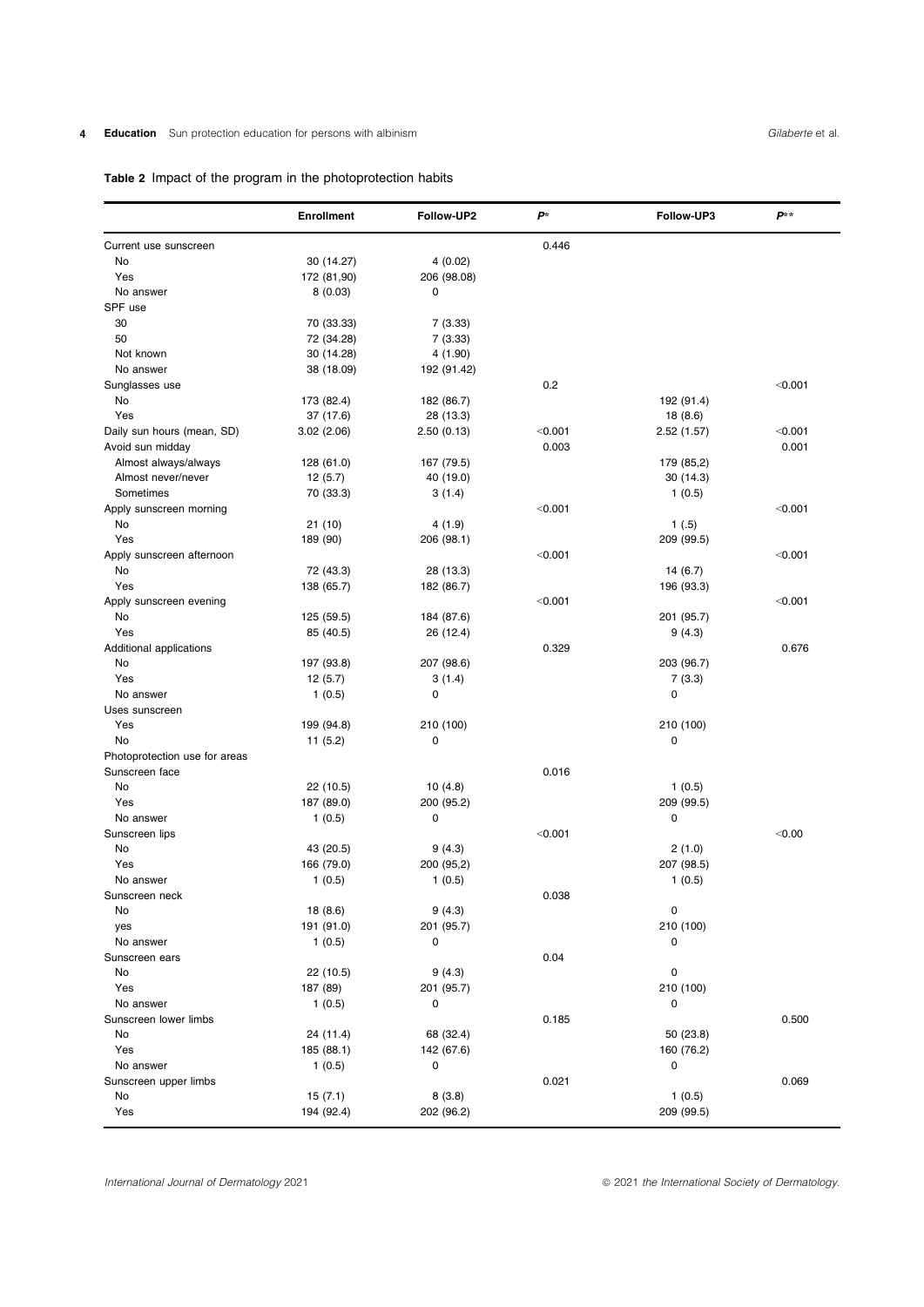#### Table 2 Continued

|                     | <b>Enrollment</b> | Follow-UP2   | $P^*$   | Follow-UP3 | $P**$ |
|---------------------|-------------------|--------------|---------|------------|-------|
| No answer           | 1(0.5)            | 0            |         | 0          |       |
| Clothes face        |                   |              | < 0.001 |            | 0.036 |
| Full                | 126 (60.0)        | 166 (79.0)   |         | 193 (91.9) |       |
| None                | 52 (24.8)         | 21(10.0)     |         | 9(4.3)     |       |
| Partial             | 31 (14.8)         | 23 (11.0)    |         | 8(3.8)     |       |
| No answer           | 1(0.5)            | 0            |         | 0          |       |
| Clothes lips        |                   |              | < 0.001 |            | 0.005 |
| Full                | 124 (59.0)        | 172 (81.9)   |         | 194 (92.4) |       |
| None                | 59 (29.1)         | 20(9.5)      |         | 9(4.3)     |       |
| Partial             | 26 (12.4)         | 18 (8.6)     |         | 7(3.3)     |       |
| No answer           | 1(0.5)            | 0            |         | 0          |       |
| Clothes neck        |                   |              | < 0.001 |            | 0.030 |
| Full                | 127 (60.5)        | 168 (80.0)   |         | 194 (92.4) |       |
| None                | 56 (26.7)         | 22 (10.5)    |         | 7(3.3)     |       |
| Partial             | 26 (12.4)         | 20(9.5)      |         | 9(4.3)     |       |
| No answer           | 1(0.5)            | $\mathbf 0$  |         | 0          |       |
| Clothes ears        |                   |              | < 0.001 |            | 0.046 |
| Full                | 133 (63.3)        | 169 (80,0)   |         | 194 (92.4) |       |
| None                | 55 (26.2)         | 25 (11.9)    |         | 8(3.8)     |       |
| Partial             | 21(10.0)          | 16(7.6)      |         | 7(3.3)     |       |
| No answer           | 1(0.5)            | 1(0.5)       |         | 0(0.5)     |       |
| Clothes lower limbs |                   |              | 0.000   |            | 0.146 |
| Full                | 149 (71.0)        | 188 (99.5)   |         | 205 (97.7) |       |
| None                | 1(0.5)            | 2(1.0)       |         | 0          |       |
| Partial             | 59 (28.1)         | 19 (9.0)     |         | 4(1.9)     |       |
| No answer           | 1(0.5)            | $\mathbf{1}$ |         | 1          |       |
| Clothes upper limbs |                   |              | 0.123   |            | 0.286 |
| Full                | 158 (75.2)        | 170 (80.9)   |         | 207 (98.6) |       |
| None                | 1(0.5)            | 4(1.9)       |         | 0          |       |
| Partial             | 50 (23.8)         | 35 (16.7)    |         | 3(1.4)     |       |
| No answer           | 1(0.5)            | 1(0.5)       |         | 0          |       |

#### Acceptance of the program

All of the participants expressed satisfaction with the program; they felt more accepted by their communities after participating in the program and would recommend the services as well as the sunscreen to others. They all reported that it improved their appearance as well as their overall skin health. Participants also described a reduction in their worries about their condition as well as an increase in self-confidence. Finally, all of them confirmed that their sun protection behavior changed as a result of the education received and that the package was acceptable in terms of time enabling them to achieve the measures without encroaching on their daily work or activities.

### **Discussion**

The results of the study show that the bespoke educational program for PWA performed in 15 weeks was sufficient to result in an important clinical reduction in the incidence of sun-induced skin lesions. It also led to a significant improvement in sun protection attitudes, behaviors, and knowledge, as well as self-confidence.

The mean age of 24.5 years in our study aligns with the mean ages reported in previous studies $3,10,11$  even having not included

patients below 12 years of age. The young mean age of the study participants in this and previous studies may be due to several factors: (1) the youthful population of Malawi (66.8% have less than 24 years and only 2.6% have 65 or more); and (2) the low expectancy of life of persons with albinism in Malawi with many dying before reaching the age of 40 due to skin cancer.<sup>2</sup>

While it is encouraging that almost 80% of the participants used sunscreen at baseline, more than 40% were applying it in the evening, when it would be less effective. By the end of the study, there was a significant improvement in understanding of the risks of sun exposure, an alignment between the knowledge acquired and the habits and attitudes toward the sun.12 A reduction in the use of sunscreen in the lower limbs was observed (from 88.1% to 76.2%), although the differences were not statistically significant. However, this could be explained by an increase in the use of long clothing to cover the lower limbs (from 71% to 97.7%).

We acknowledge that our participants had relatively good baseline photoprotection habits. This may have been due to them mainly coming from urban and semiurban areas with more access to education. To our knowledge, this is the first study in a tropical environment that investigates photoprotection in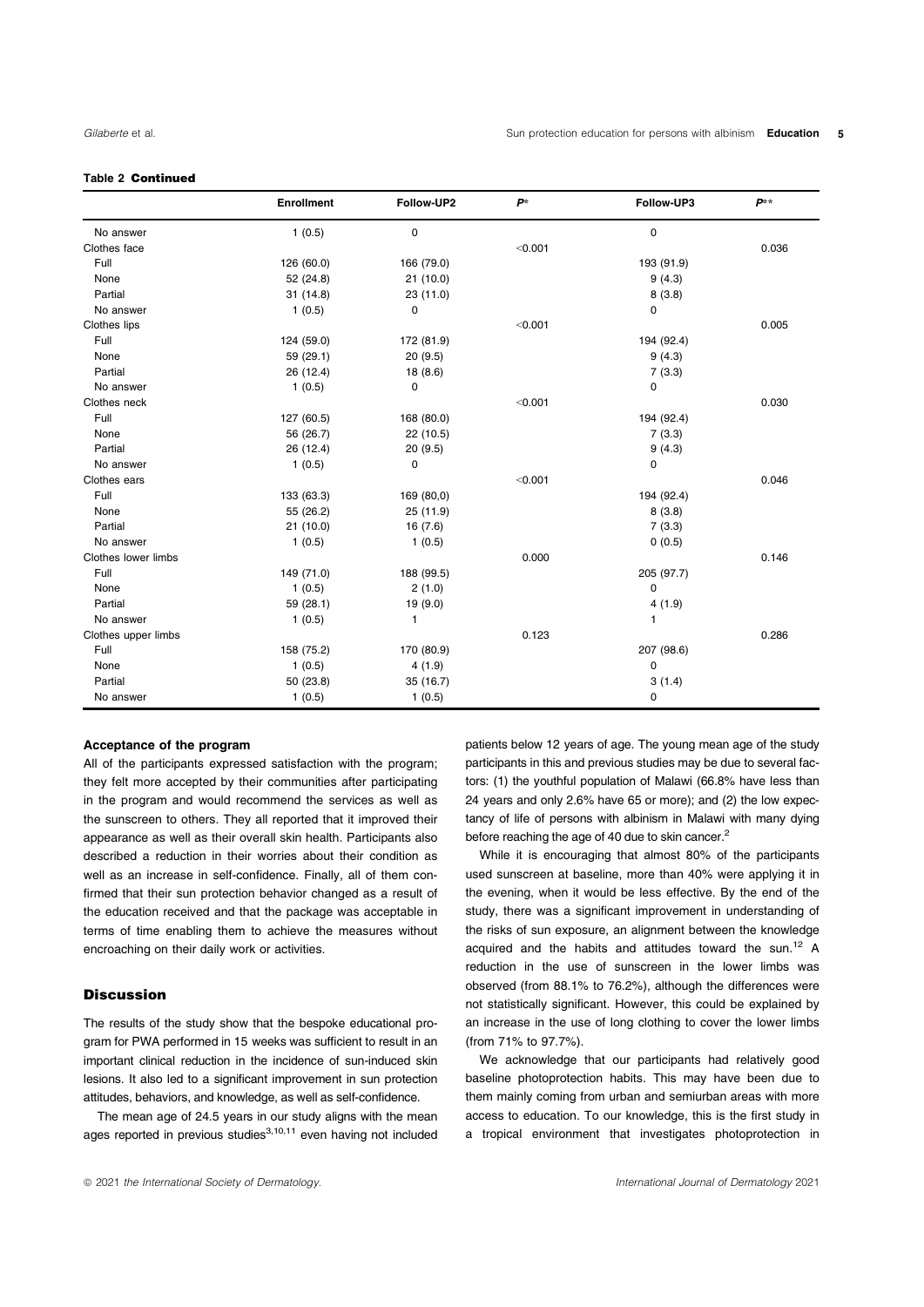#### 6 **Education** Sun protection education for persons with albinism **Gilaberte et al.** Gilaberte et al.



patients with albinism. A single study has been performed in France and involved 21 adults and 16 children using a standardized questionnaire based on a xeroderma pigmentosum photoprotection scale.13 The majority of these patients reported using a long-acting sunscreen Daylong, which can be applied just once a day; very few patients reported sunburn, supporting a satisfactory sun protection level. Given the higher ultraviolet index (UVI) in Africa compared to France, it is not surprising that the results are different. Much stricter photoprotection measures are needed in our study environment in order to effectively prevent skin cancer.



The most important factors influencing the impact of sunscreens are the quantity applied (71% impact) and the uniformity of the application (21% impact). $4,14$  Education to optimize application techniques with follow-up to clarify compliance are as important as its provision. Nonadherence increases to 70% if treatment regimens are complicated and/or require lifestyle changes and modification of existing habits.<sup>15,16</sup> For this reason, the provision of cosmetically pleasing formulations that PWA like to wear is a key element to ensure compliance, the most important key factor for optimal UV protection.<sup>17</sup> The participants of the study confirmed that they very much liked the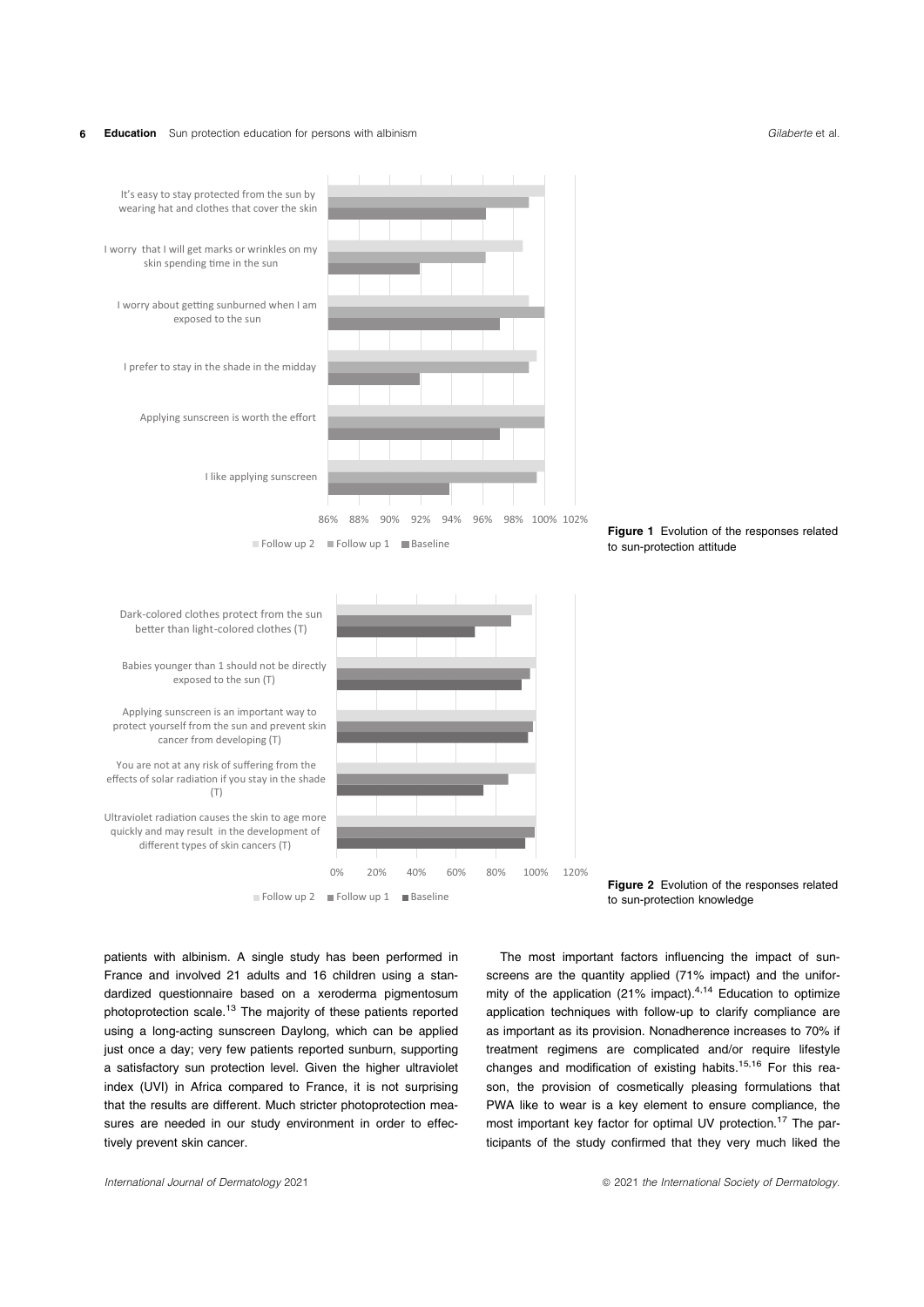



Table 3 Impact of the program on the number of actinic keratoses

|             | <b>Enrollment</b> | Follow-up 2 | Follow-up 3 | Ρ          |
|-------------|-------------------|-------------|-------------|------------|
| Face        |                   |             |             |            |
| Absent      | 172 (81.9%)       | 196 (93.3%) | 203 (96.7%) |            |
| Present     | 34 (16.2%)        | 11 (1.4%)   | 4 (1.9%)    | $0.047**$  |
| Unknown     | $4(1.9\%)$        | 3(5.2%)     | 3(1.4%)     |            |
| Lips        |                   |             |             |            |
| Absent      | 173 (82.2%)       | 207 (98.6%) | 208 (99.0%) | $0.001*$   |
| Present     | 35 (16.8%)        | 3(1.4%)     | $2(1.0\%)$  |            |
| Unknown     | 2(1%)             | $0(.0\%)$   | $0(0\%)$    |            |
| <b>Neck</b> |                   |             |             |            |
| Absent      | 160 (76.20%)      | 191 (91.0%) | 204 (97.1%) | $<$ 0.001* |
| Present     | 49 (23.4%)        | 19 (9.0%)   | 5(2.4%)     |            |
| Unknown     | 1(.1%)            | $0(.0\%)$   | 1(.1%)      |            |
| Upper limbs |                   |             |             | $0.001*$   |
| Absent      | 139 (66.2%)       | 187 (89.0%) | 205 (97.6%) |            |
| Present     | 70 (33.3%)        | 22 (10.5%)  | 4 (1.9%)    |            |
| Unknown     | $1(0.5\%)$        | $1(0.5\%)$  | $1(0.5\%)$  |            |
| Lower limbs |                   |             |             | $0.045*$   |
| Absent      | 166 (79.0%)       | 204 (97.1%) | 207 (98.6%) |            |
| Present     | 43 (20.5%)        | 6(2.9%)     | 1(.5%)      |            |
| Unknown     | 1(.5%)            | $0(.0\%)$   | $2(1.0\%)$  |            |

P corresponds to the association between baseline and follow-up 1 visits\* or baseline and follow-up 2 visits\*\*.

feel of the sunscreen on their skin. They knew that the cream was specially designed for them and labeled in their local language, Chichewa. These factors may well have contributed to their preference over the less "customized" creams.<sup>18</sup> Another advantage of Umozi Max is its safe formulation, for humans and for the environment.<sup>19–24</sup> Umozi Max contains less than  $1\%$ of the preservative benzyl alcohol, minimizing its skin sensitizing potential.25,26 Two of the participants mentioned adverse effects related to the application of Umozi Max; neither of them were evaluated clinically as they had stopped the sunscreen application several days before the follow-up visit. Further clinical evaluation would be needed to determine cause.

The estimated annual cost of Umozi Max was  $34.5 \in (a$  package of 225 ml costs 5.75  $\epsilon$ ). This is a very low cost considering the characteristics of the product (SPF 50+, UVA-PF in vitro: 19.9, high water resistance, and high safety and performance UV filters) and also cheaper than the already commercialized sunscreens in the country. In addition, the high-performance formulation of this sunscreen has been designed and developed to be produced in a local manufacturing unit which would therefore ensure cheap and regular supplies in a sustainable manner.

The program has demonstrated a positive effect not only on photoprotection and understanding of albinism but also on the psychosocial aspects of the participants. Skin cancer in people with albinism is not merely a health issue but a result of the social disconnection, stigma, and discrimination experienced by PWA due to ignorance of their condition.<sup>27</sup> The education provided in the clinics has a component of "understanding albinism" where the genetics of albinism are explained, demystifying the condition, reducing the stigma attached, and improving selfesteem of PWA. Additionally, all patients considered that their skin health improved after being enrolled in the program. It also decreased their worries about albinism and increased their selfconfidence. Finally, all of them confirmed that their sun protection behavior improved following the education received without investing excessive time or limiting their daily work or activities.

This is the first time an intervention program aimed at PWA in East Africa has been evaluated and shown to be effective. Information about other programs has been reported, but impact and efficacy have not been deeply studied or published.<sup>12</sup> Our results support the adoption and expansion of the program to other PWA communities.

Developing continuity for this type of educational intervention is key to ensure benefit. $28$  A potential strategy is to involve "trained" patients in the education of new PWA, that is, those who have attended the sessions previously and have done well. In addition, awareness regarding effective sun protection behavior should start in childhood,<sup>29</sup> and exploring the adaptation of this educational program for children is a future priority.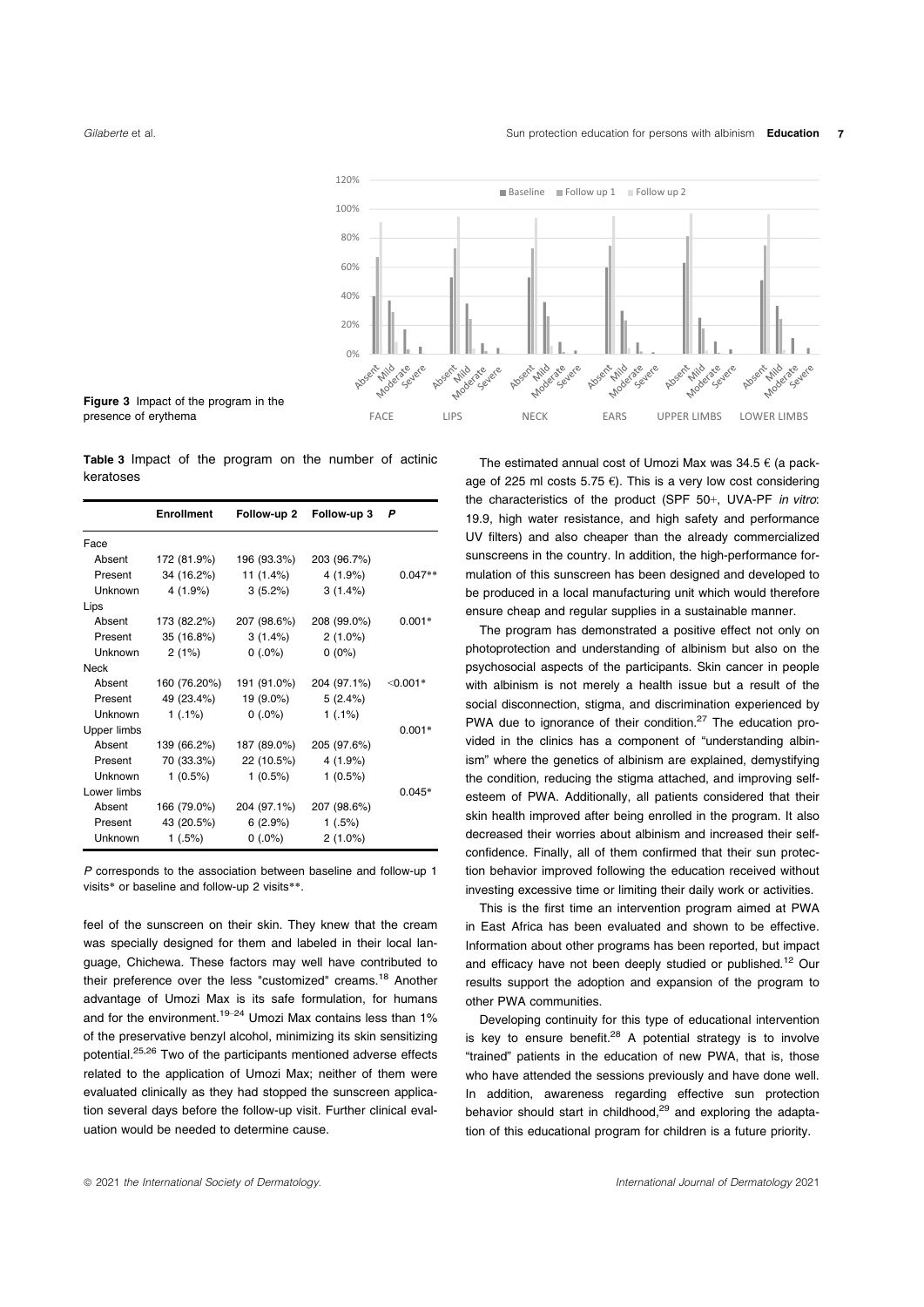#### 8 Education Sun protection education for persons with albinism contract the state of the state of allaberte et al.

The limitations of the present study include that, even though all the people with albinism from any area of the country were invited to participate in the study, the sample was more from urban and semiurban than expected, therefore, we are working on an extension of the program to all the settings (rural, semiurban, and urban). In addition, the basal percentage of using sunscreen was higher than 80% in our sample, which suggests that our population was already well disposed toward a photoprotection program, which could be introduced and internal bias in our study. Finally, the duration of the study was too short to evaluate the full potential impact of the program in its ability to lead to the reduction in the development of new skin cancers. Ideally, a longer period of follow-up would be needed to measure the reduction of skin cancer in this PWA population. The participants were included from February to May 2019 in Malawi in the southern hemisphere where the UVI is higher in February than in May. The higher the UVI, the higher the risk of sunburn. It could have caused bias in the follow-up and assessment of solar erythema and sun protection. Another limitation is that children under 12 were not included. Adapting the education messages for children under 12 and designing a similar study for them would be a next step. Finally, people with albinism with mental disorders or severe illnesses were excluded for methodological reasons; however, these persons will be also included when the program is extended.

In conclusion, the educational program, delivered in three subject sections (understanding albinism; sun protection and skin cancer; and sunscreen use) enhances the use of all photoprotection measures, improves behaviors and understanding, and decreases the incidence of erythema and new actinic keratoses. The program was well accepted, having a positive impact in the psychosocial wellbeing of persons with albinism.

Finally, the tailor-made sunscreen Umozi Max was popular, effective in the short term at reducing the occurrence of erythema and also the numbers of new AK developed, and very well tolerated.

#### Acknowledgments

We wish to thank the United Nations Independent Expert on the enjoyment of human rights of persons with albinism, and Ms. Ikponwosa Ero for her collaboration and who, with the support of general funds from Open Society Foundations, supported the production of this report.

We thank the Spanish Academy of Dermatology and Venereology (AEDV) and the Fundación África Directo for the financial support of the study.

The authors would like to thank Eva Gimenez Labrador for support with the database, and Dr. Kelvin Mponda for study input and technical assistance.

We also thank Onintze Zaballa Larumbe for assistance with patient and data management and administration of study records, BASF for its continuous and unconditional technical

support, and the Association of Persons with Albinism in Malawi (APAM) for its logistical support in the implementation of the study. Finally, we want to express our deepest gratitude to all the participants of the study and their families.

#### **References**

- 1 Hong ES, Hajo Z, Repachoil MH. Albinism in Africa as a public health issue. BMC Public Health 2006; 6:212.
- 2 Luande J, Henschke CI, Mohammed N. The Tanzanian human albino skin. Natural history Cancer 1985; 55: 1823–1828.
- 3 Saka B, Mouhari-Toure A, Adam S, et al. Dermatological and epidemiological profile of patients with albinism in Togo in 2019: results of two consultation campaigns. Int J Dermatol 2020; 59: 1076–1081.
- 4 Green AC, Williams CM. Point: sunscreen use is a safe and effective approach to skin cancer prevention. Cancer Epidemiol Biomarkers Prev 2007; 16: 1921–1922.
- 5 Randhawa M, Wang S, Leyden JJ, et al. Daily use of a facial broad spectrum sunscreen over one-year significantly improves clinical evaluation of photoaging. Dermatol Surg 2016; 42: 1354–1361.
- 6 Van der Pols JC, Williams GM, Pandeya N, et al. Prolonged prevention of squamous cell carcinoma of the skin by regular sunscreen use. Cancer Epidemiol Biomarkers Prev 2006; 15: 2546–2548.
- 7 Kiprono SK, Chaula BM, Beltraminelli H. Histological review of skin cancers in African albinos: a 10-year retrospective review. BMC Cancer 2014; 14: 157.
- 8 de Troya-Martín M, Blázquez-Sánchez N, Rivas-Ruiz F, et al. Validation of a Spanish questionnaire to evaluate habits, attitudes, and understanding of exposure to sunlight: "the beach questionnaire". Actas Dermosifiliogr 2009; 100: 586–595.
- 9 Randhawa M, Steven Wang MD, Leyden JJ. Daily use of a facial broad-spectrum sunscreen over one-year significantly improves clinical evaluation of photoaging. Am Soc Dermatol Surg Dermatol Surg 2016; 2016: 1354–1361.
- 10 Lookingbill DP, Lookingbill GL, Leppard B. Actinic damage and skin cancer in albinos in northern Tanzania: findings in 164 patients enrolled in in an outreach skin care program. J Am Acad Dermatol 1995; 32: 653–658.
- 11 McBride SR, Leppard BJ. Attitudes and beliefs of an albino population toward sun avoidance. Advice and services provided by an outreach albino clinic in Tanzania. Arch Dermatol 2002; 138: 629–632.
- 12 McBride SR, Leppard BJ. Attitudes and beliefs of an albino population toward sun population toward sun avoidance: advices and services provided by an Outreach Albino clinic in Tanzania. Arch Dermatol 1998; 2002: https://doi.org/10.1001/arc hderm.138.5.629.
- 13 Marti A, Lasseaux E, Ezzedine K, et al. Lessons of a day hospital : comprehensive assessment of patients with albinism in European setting. Pigment Cell Melanoma Res 2018; 31: 318–329.
- 14 Diffey BL. Sunscreens and UVA protection: a major issue of minor importance. PhotochemPhotobiol 2001; 74: 61–63.
- 15 Zschocke I, Mrowietz U, Lotzin A, et al. Assessing adherence factors in patients under topical treatment: development of the Topical Therapy Adherence Questionnaire (TTAQ). Arch Dermatol Res 2014; 306: 287–297.
- 16 Martin LR, Williams SL, Haskard KB, DiMatteo MR. The challenge of patient adherence. Ther Clin Risk Manag 2005; 1: 189–199.